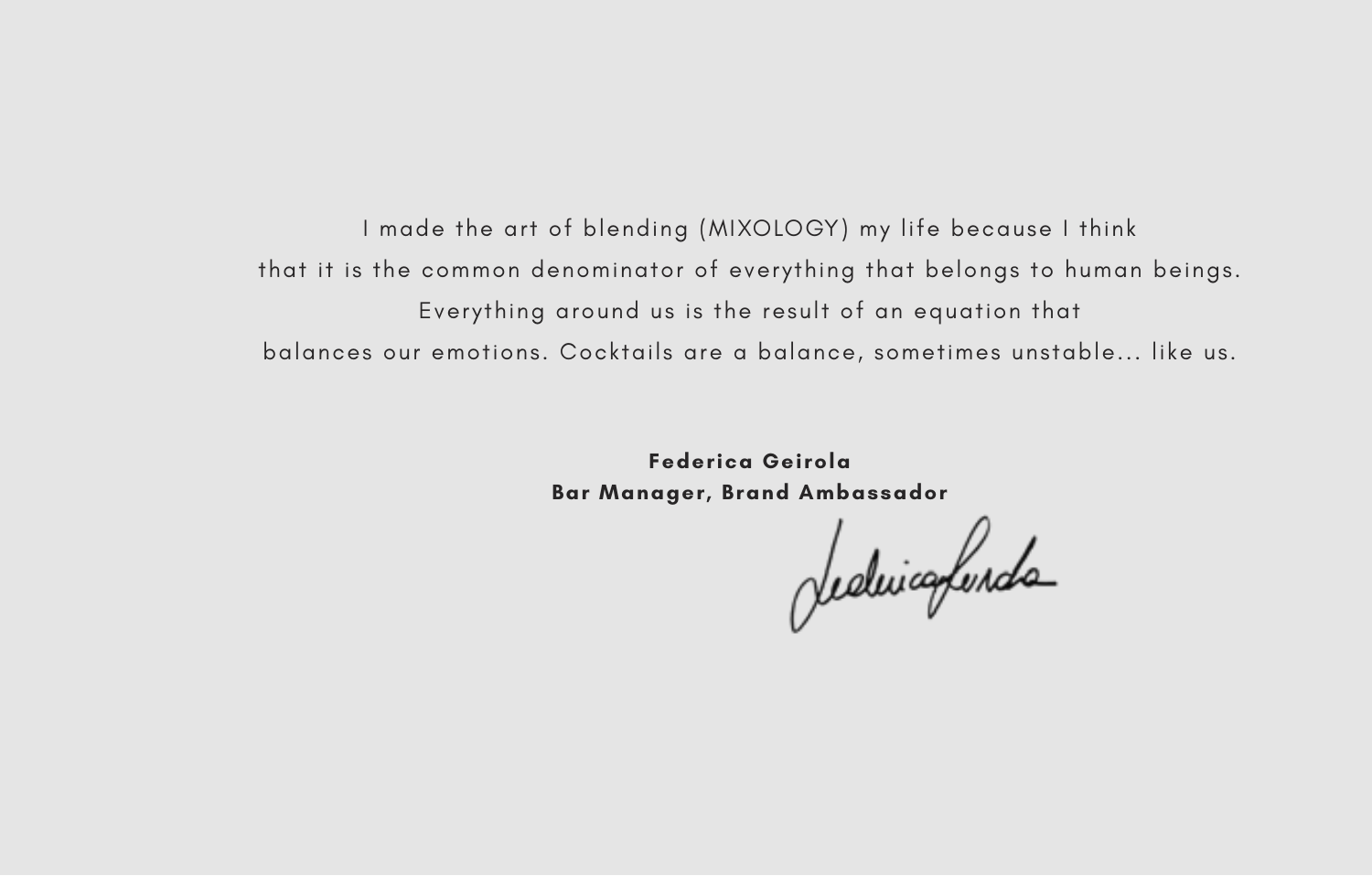Prices in Euro – VAT included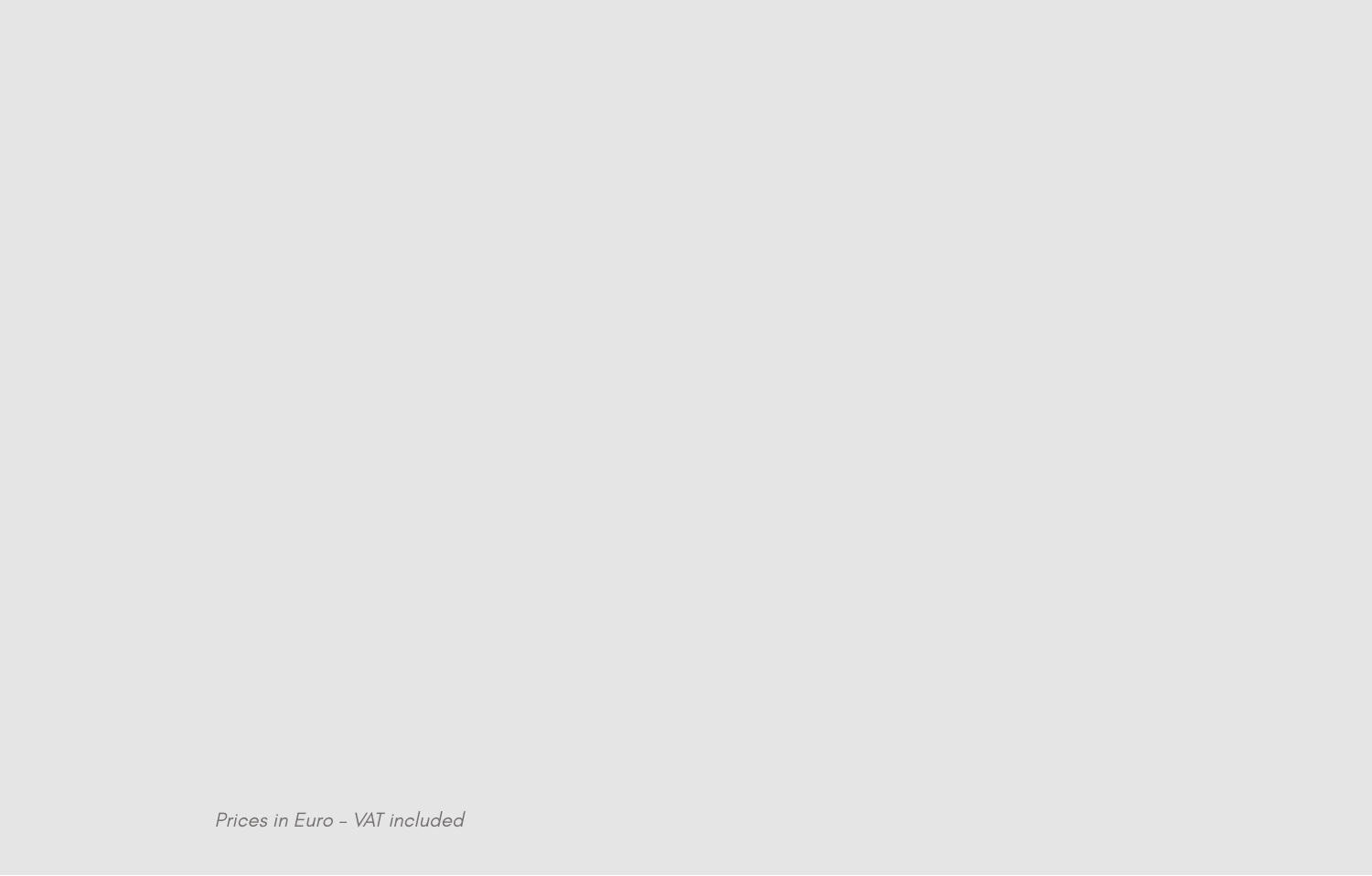



### **FROM JIM'S WITH LOVE**

Our signature drinks, with love.

#### **NEVERENDING DRINK STORY**

Our timeless drinks.

### **OUR SELECTION OF SPIRITS**

Our search in spirits and liqueurs is always in evolution.

#### **OUR WINE SELECTION**

Our selection of wines from the most established cellars.

### **CAFETERIA & SOFT DRINKS**

For a coffee break or just a soft drink.

### **FOOD**

With the aperitif or if you are hungry, choose from our selection.

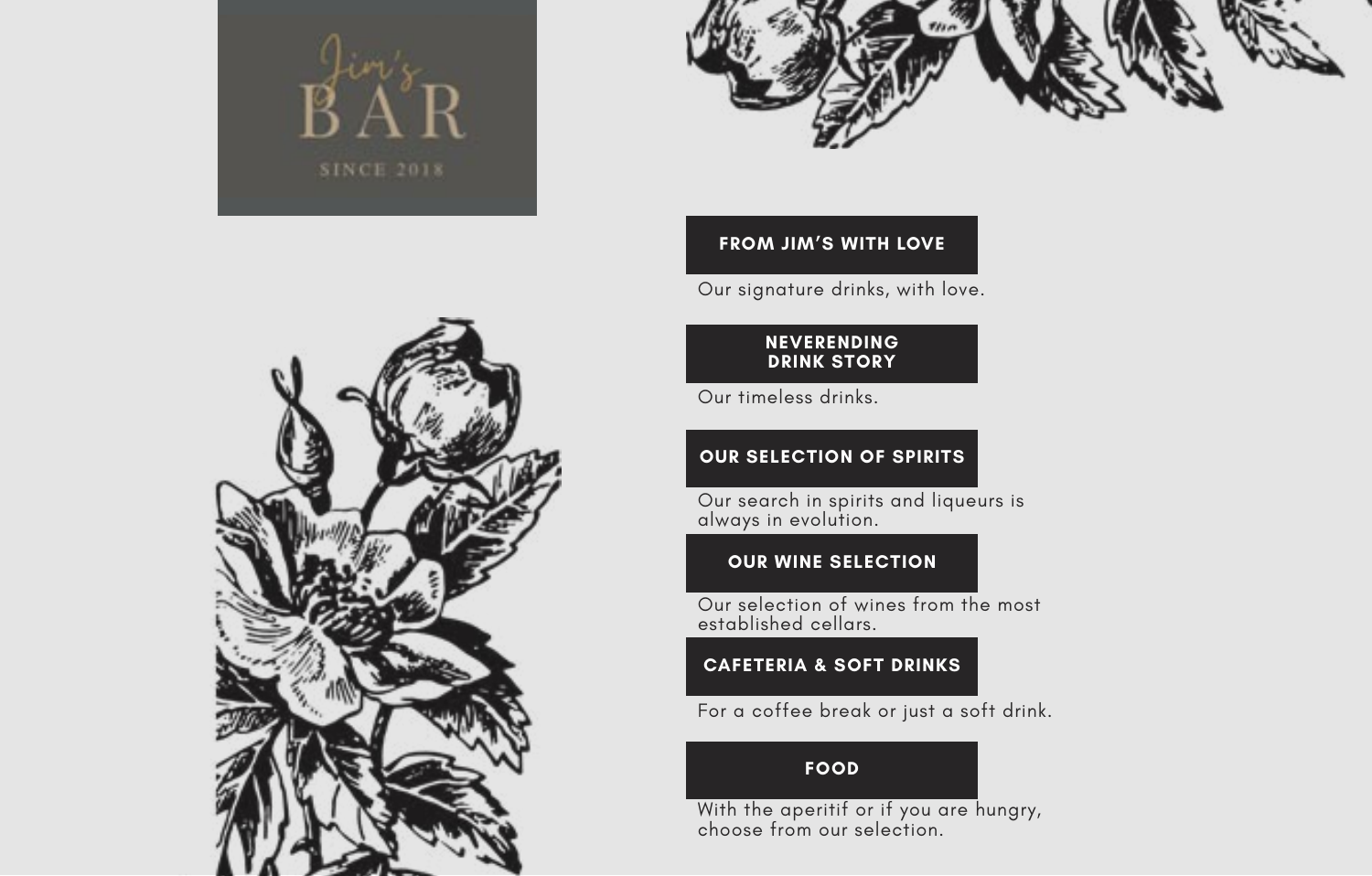COCKTAIL

| YUMI<br>MARENDRY, FABBRI CHERRY<br>SYRUP, LIME, ACOUA FABA                              | 20 |
|-----------------------------------------------------------------------------------------|----|
| ROMA LA LUNA E TU<br>GIN, BITTER CAMPARI, PINEAPPLE,<br>LIME, HONEY                     | 20 |
| UN'ORA SOLA<br>GIN, LIME, SODA,<br><b>BASIL</b>                                         | 20 |
| PER NON DIMENTICAR<br>TOMATO JUICE,<br><b>WORCHESTERSHIRE SAUCE,</b><br>TABASCO, MEZCAL | 20 |
| E SE NON FOSSE VERO<br>VODKA, LYCHEE JUICE,<br>LIME, EGG WHITE                          | 20 |
| PARLAMI D'AMORE<br>GIN, VERMOUTH FLAVOURED<br><b>WITH ONION</b>                         | 20 |

# From Jim's with Love

### SIGNATURE DRINKS



| LA VIE EN ROSE<br>VODKA, FABBRI CHERRY SYRUP.<br>LIME, HONEY,<br><b>EGG WHITE</b> | 20           | LA PALOMA<br>TEQUILA, LIME,<br>GINGER BEER,<br>ROSE GRAPEFRUIT SODA  |
|-----------------------------------------------------------------------------------|--------------|----------------------------------------------------------------------|
| MILLE LIRE<br>APPLETON RHUM.<br><b>HONEY MIX FLAVOURED</b><br>WITH THYME          | $20^{\circ}$ | PER NON DIMENTIC<br>MEZCAL, SAGE SYRUP,<br>LIME.<br><b>EGG WHITE</b> |

| LA PALOMA<br>TEQUILA, LIME,<br>GINGER BEER.<br>ROSE GRAPEFRUIT SODA | 20 |
|---------------------------------------------------------------------|----|
| PER NON DIMENTICAR<br>MEZCAL, SAGE SYRUP.<br>LIME.                  | 20 |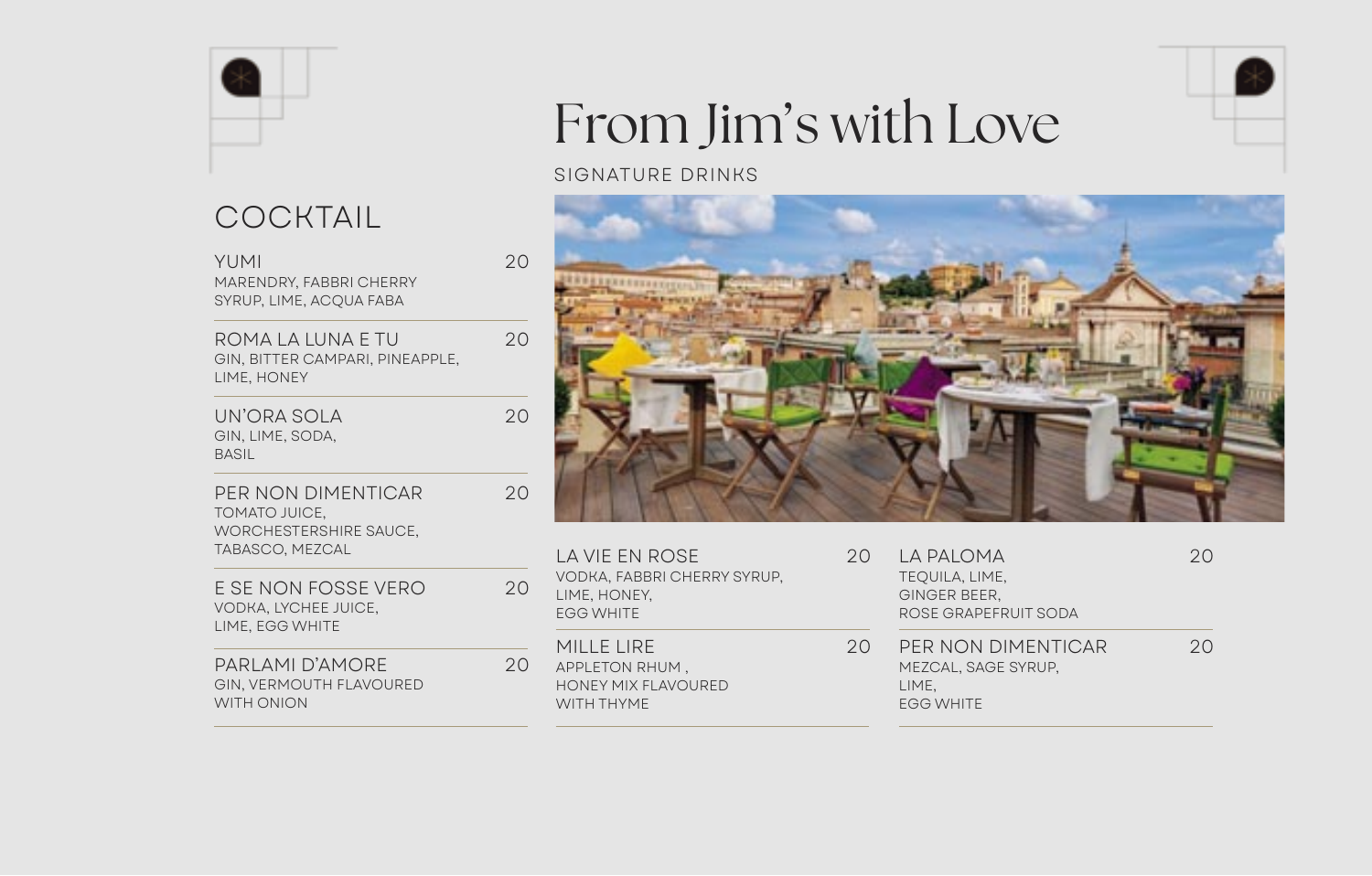

# **COCKTAIL**

PROSECCO, SODA

| <b>OLD FASHIONED</b><br>SUGAR, ANGOSTURA,<br><b>WHISKEY</b>                      | 20 |
|----------------------------------------------------------------------------------|----|
| <b>MARGARITA</b><br><b>TEQUILA, TRIPLE SEC,</b><br>LIME JUICE                    | 20 |
| AMERICANO<br><b>BITTER CAMPARI,</b><br>VERMOUTH ROSSO, SODA                      | 20 |
| SBAGLIATO<br><b>BITTER CAMPARI,</b><br><b>VERMOUTH ROSSO,</b><br><b>PROSECCO</b> | 20 |
| NEGRONI<br>CAMPARI, RED VERMOUTH,<br>DRY GIN                                     | 20 |
| SPRITZ CAMPARI<br>CAMPARI BITTER,                                                | 18 |

# Neverending drink Story

### OUR TIMELESS DRINKS



| SPRITZ APEROL<br>APEROL,<br>PROSECCO,<br>SODA              | 20 | <b>SAZERAC</b><br>ASSENZIO,<br>COGNAC.<br><b>BITTER PECHAUD'S</b> | 20 |
|------------------------------------------------------------|----|-------------------------------------------------------------------|----|
| <b>HUGO</b><br>SAMBUCO FLOWER LIQUOR,<br>PROSECCO.<br>SODA | 20 | <b>DAIQUIRI</b><br>RUM BIANCO.<br>LIME JUICE.<br><b>SUGAR</b>     | クロ |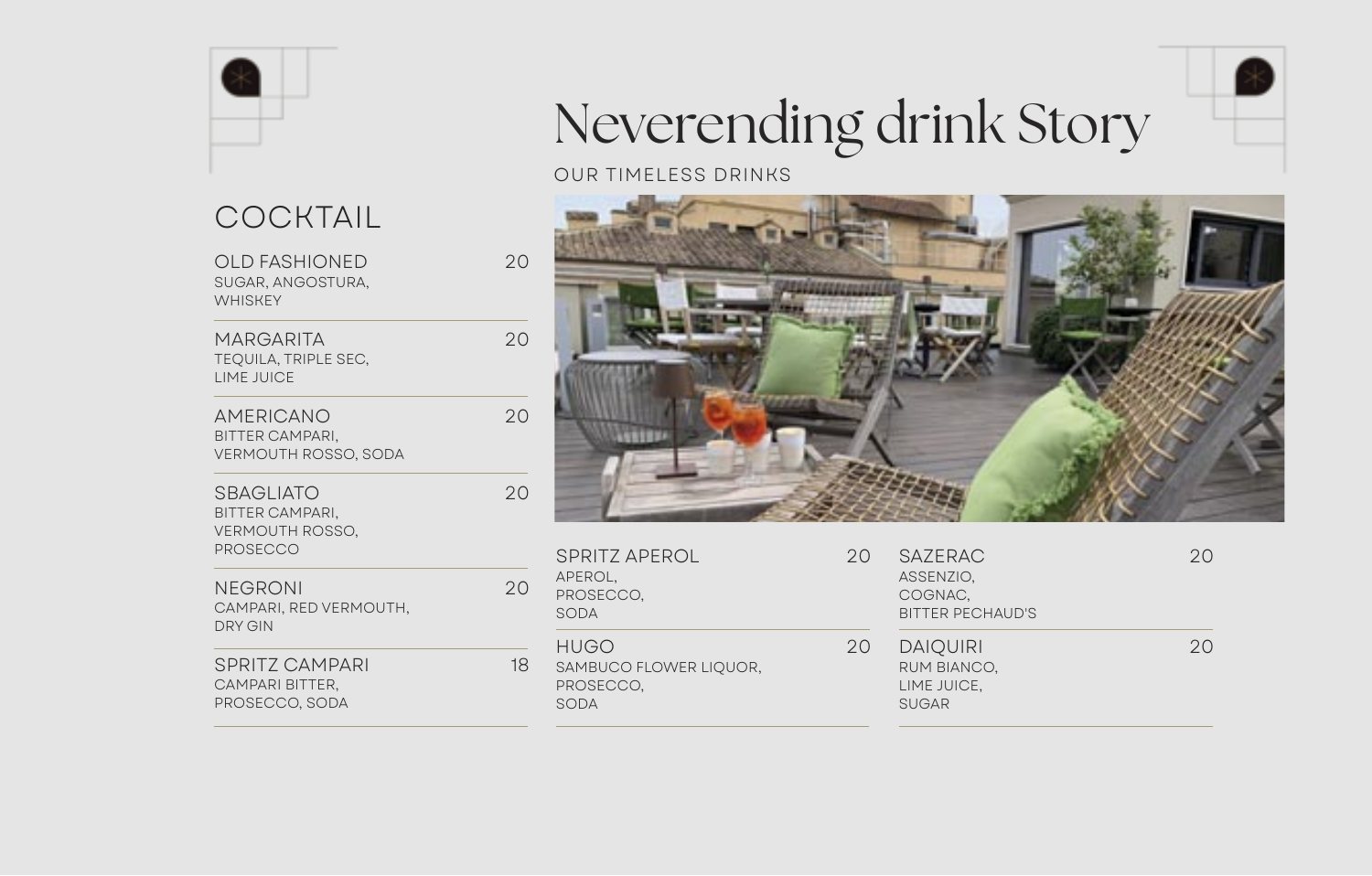

## VODKA **?**<br>CIROC 18 TITO'S 18 KETEL ONE 18 BELUGA 18 STOLYCHNAYA ELITE 18 GREY GOOSE 18

### RUM

| <b>APPLETON ESTATE</b>      |    |
|-----------------------------|----|
| <b>RESERVE BLEND</b>        | 15 |
| HAVANA 3 ANOS               | 15 |
| <b>APPLETON ESTATE 12 Y</b> | 18 |
| BRUGAL 1888                 | 18 |
| <b>BOTRAN 15Y</b>           | 18 |
| <b>DIPLOMATICO</b>          |    |
| RESERVA EXCLUSIVA           | 18 |
| <b>APPLETON ESTATE 21 Y</b> | 25 |
| ZACAPA ETICHETTA NEGRA      | 25 |
| DAMOISEAU 2009              | 25 |
| DAMOISFAU 1989              | 28 |
| BARCELO BLANCO              | 15 |
| BARCELO IMPERIAL ONYX       | 2Ο |
|                             |    |

# Our selection of spirits

OUR SEARCH IN SPIRITS AND LIQUEURS IS ALWAYS IN EVOLUTION



# GIN

BOMBAY SAPPHIRE 18 **PI YMOUTH GIN MARE** TANOUERAY N° 10 JINZU 18 LONDON N°3 **HENDRICK'S** 

| 18 | <b>VII HILLS</b>    | 25 |
|----|---------------------|----|
| 18 | <b>THE BOTANIST</b> | 28 |
| 18 | MONKEY 47           | 18 |
| 18 | <b>SIPSMITH</b>     | 18 |
| 18 | <b>ROKU</b>         | 18 |
| 18 | ELEPHANT            | 18 |
| 25 | <b>GIN ARTE</b>     | 18 |
|    |                     |    |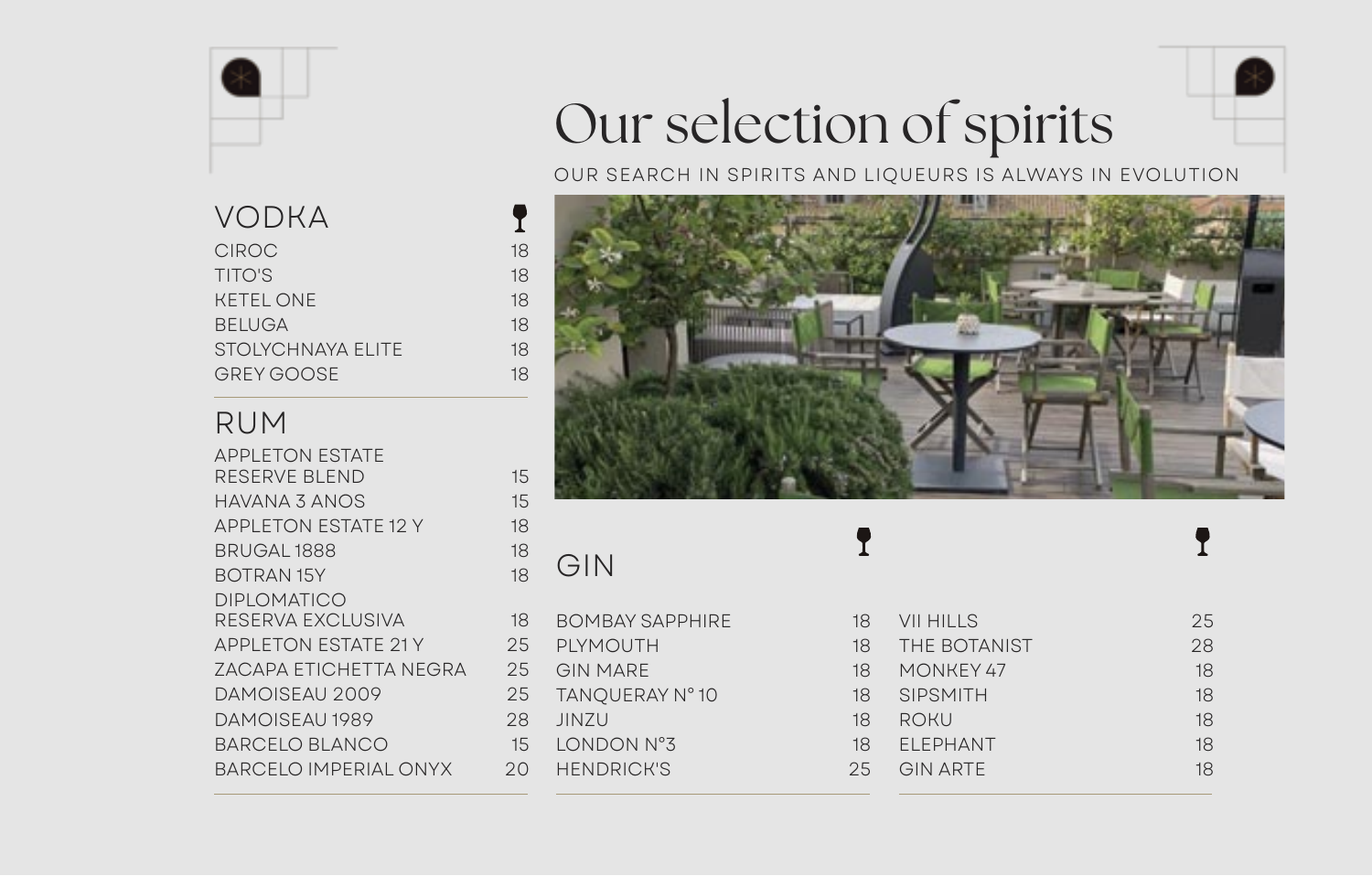# COGNAC, ARMAGNAC, BRANDY<br>CHEVALIER D'ESPALET XOUTS CARDENAL MENDOZA 15 REMY MARTIN VSOP 15 LEPANTO 1 18 CAMUS VSOP
18 CAMUS XO ELEGANCE 25

# TEQUILA&MEZCAL<br>corralejo 13

HERRADURA PLATA 15 HERRADURA REPOSADO 15 NAKAWE JOVEN 15 QUIQUIRIQUI MEZCAL SAN JUAN DE RIO 15 DON JULIO REPOSADO 15 BRUXO PECHUGA 15 DON JULIO ANEJO 18 PESCATOR DE SUENOS TOPEXATE 18 PATRON SILVER 18 MONTELOBOS 18 LOS SIETES MISTERIOS 18 MIGUEL VIDA 18



| VERMOUTH<br><b>PUNT&amp;MES</b><br>CARPANO ANTICA FORMULA<br><b>MARTINI GRAN RISERVA RUBINO 13</b> | 13<br>1 <sub>3</sub> | <b>GRAPPA CHARDONNAY</b><br><b>BIANCA ZANIN</b><br><b>GRAPPA 20 ANNI RISERVA</b><br>CAVALLINA BIANCA CHINATA<br>GRAPPA STRAVECCHIA XO 2002 15 | 13<br>15<br>1 <sub>3</sub> |
|----------------------------------------------------------------------------------------------------|----------------------|-----------------------------------------------------------------------------------------------------------------------------------------------|----------------------------|
| <b>BITTERS</b><br><b>CAMPARI BITTER</b><br><b>BITTER ZANIN</b>                                     | 13<br>13             | <b>BEERS</b><br>CORONA (4,5%) 33 CL<br>HEINEKEN (5%) 33 CL<br>ICHNUSA NOT FILTERED (5%) 33 CL                                                 | 8<br>8<br>10               |
| GRAPPE<br><b>GRAPPA CAVALLINA BIANCA</b><br><b>BARRIQUE</b>                                        | 13                   | PILLSNER (4,4%) 33 CL<br>PERONI DOPPIO MALTO<br>GRAN RISERVA (6,6%) 50 CL<br>PERONI GLUTEN FREE                                               | 10<br>12<br>12             |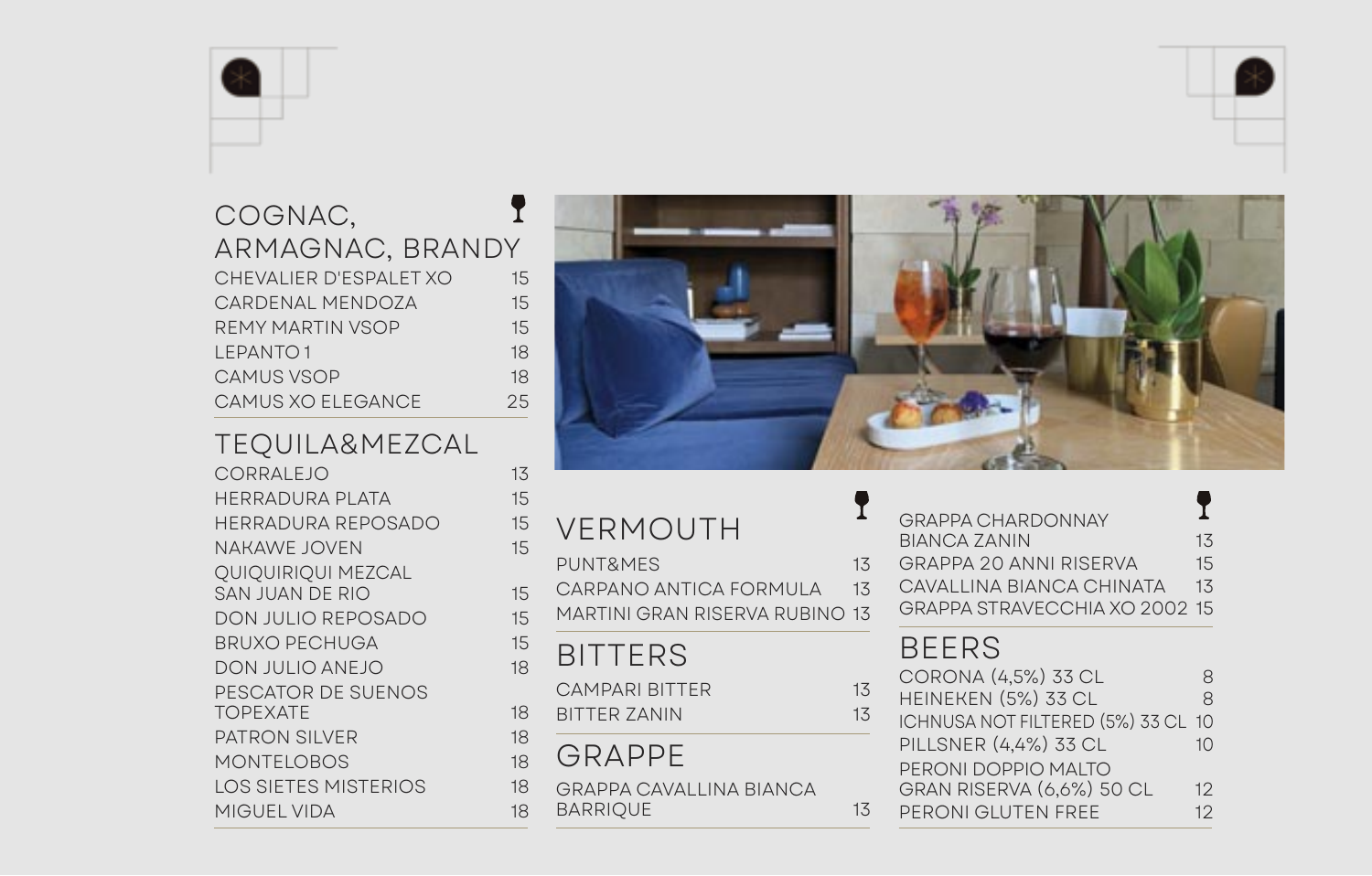

# WHISKY&WHISKEY<sup>1</sup>

| <b>WILD TURKEY BOURBON</b>          | 15 |
|-------------------------------------|----|
| WILD TURKEY 101                     | 15 |
| <b>MAKER'S MARK BOURBON</b>         | 15 |
| <b>JOHNNY WALKER BLACK LABEL 15</b> |    |
| JOHNNIE WALKER GREEN                | 15 |
| NIKKA FROM THE BARREL               | 18 |
| <b>JURA 16Y DIURACH'S</b>           | 18 |
| NIKKA TAKETSURU                     | 21 |
| <b>DALMORE CIGAR MALT</b>           | 21 |
| <b>JURA 21Y</b>                     | 25 |
| <b>LAGAVULIN 16Y</b>                | 16 |
| OBAN 14Y                            | 18 |
| <b>TALISKER18</b>                   | 36 |
| <b>BULLEIT</b>                      | 16 |
| <b>BULLEIT RYE</b>                  | 16 |
| CHIVAS <sub>21</sub>                | 32 |
| LAPHROAIG10                         | 22 |
|                                     |    |



## LIQUEURS LIMONCELLO SAMBUCA **MIRTO** ROSOLIO ZANIN 13 **GRAND' MARNIER** CORDIALE ZANIN BAILEYS 13 DISARONNO 13 PERNOD RICARD 13

# AMARI

T

| 3                        | <b>CYNAR</b>           | 12 |
|--------------------------|------------------------|----|
| $\overline{\mathcal{A}}$ | <b>AVERNA</b>          | 12 |
| $\overline{\mathcal{L}}$ | VECCHIO AMARO DEL CAPO | 12 |
| $\overline{5}$           | <b>MONTENEGRO</b>      | 12 |
| $\overline{5}$           | <b>FERNET BRANCA</b>   | 12 |
|                          | <b>BRANCAMENTA</b>     | 12 |
| $\overline{\mathcal{L}}$ |                        |    |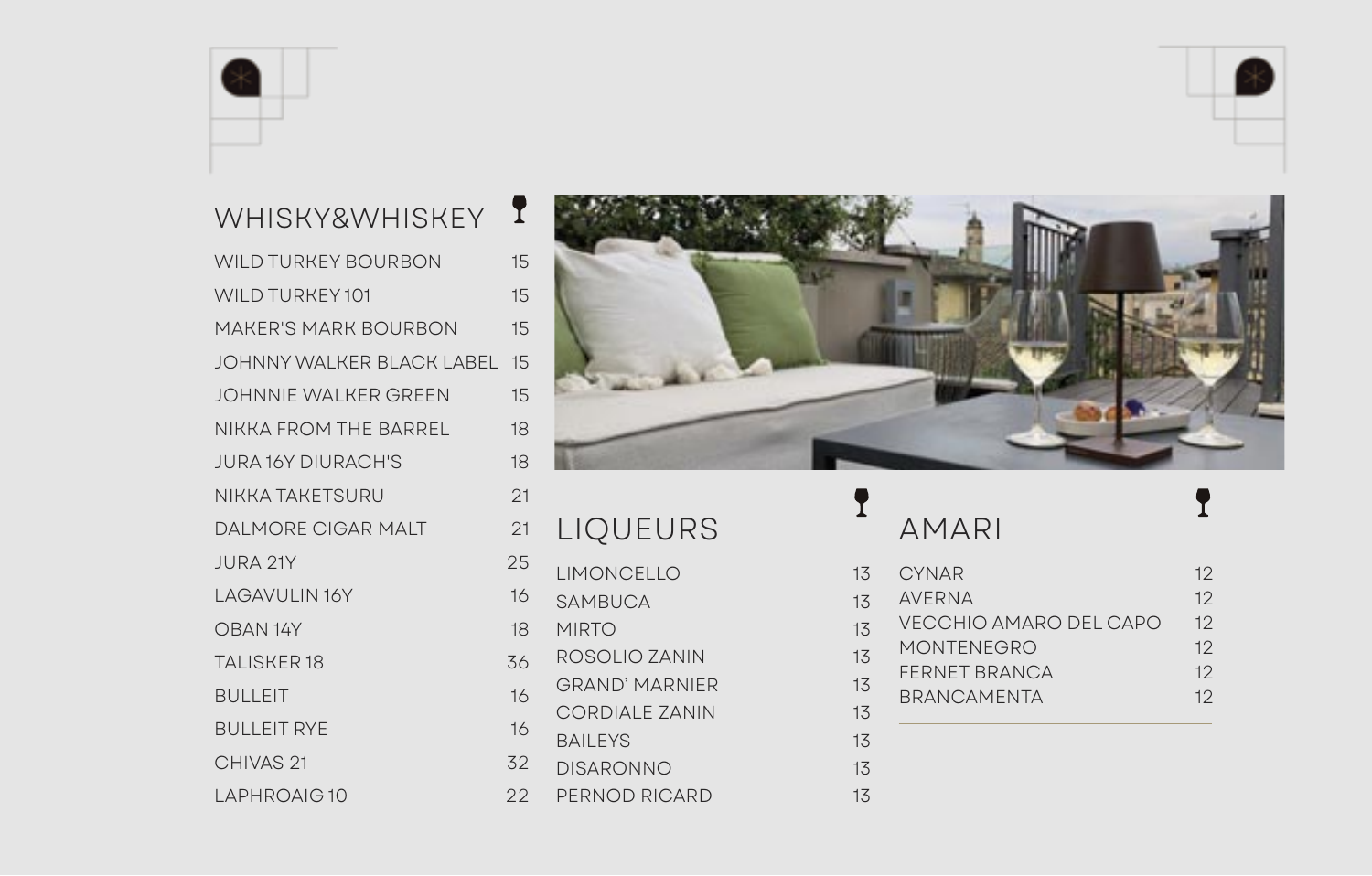

### ITALIAN SPARKLING WINE<sup></sup> ľ

MARAI DE MARAI BRUT FOSS MARAI, VENETO GLERA 15 50

 $\ddagger$ 

CARTIZZE FOSS MARAI, VENETO GLERA 100

MILLESIMATO PROSECCO DOCG GUIA BRUT FOSS MARAI, VENETO GLERA 60

FRANCIACORTA DOCG BRUT SATEN MILLESIMATO COLA, LOMBARDIA CHARDONNAY 18 85

FRANCIACORTA DOCG ROSÉ MILLESIMATO COLA, LOMBARDIA CHARDONNAY, PINOT NERO 18 85

# Our wine selection

OUR SELECTION OF WINES FROM THE MOST ESTABLISHED CELLERS



CHAMPAGNE BRUT CUVEÉ TRADITION M. HOSTOMME, CHOUILLY, FRANCE CHARDONNAY, PINOT NERO 22 120

LOUIS ROEDERER BRUT PRÉMIERE, REIMS, FRANCE CHARDONNAY, PINOT NERO 185

RUINART BLANC DE BLANC, REIMS, FRANCE CHARDONNAY, PINOT NERO 260 BOLLINGER SPECIAL CUVEÉ BRUT, AY, FRANCE CHARDONNAY,

PINOT MEUNIER, PINOT NERO 210

DOM PERIGNON 2012 EPARNAY, FRANCE CHARDONNAY, CHARDONNAY, PINOT MEUNIER, PINOT NERO 530 CHAMPAGNE ROSE BRUT GRAND CRU ROSÉ M. HOSTOMME, CHOUILLY, FRANCE PINOT NERO, CHARDONNAY 22 160 BILLECART-SALMON ROSÉ BRUT, REIMS, FRANCE

CHARDONNAY, PINOT MEUNIER,

PINOT NERO 240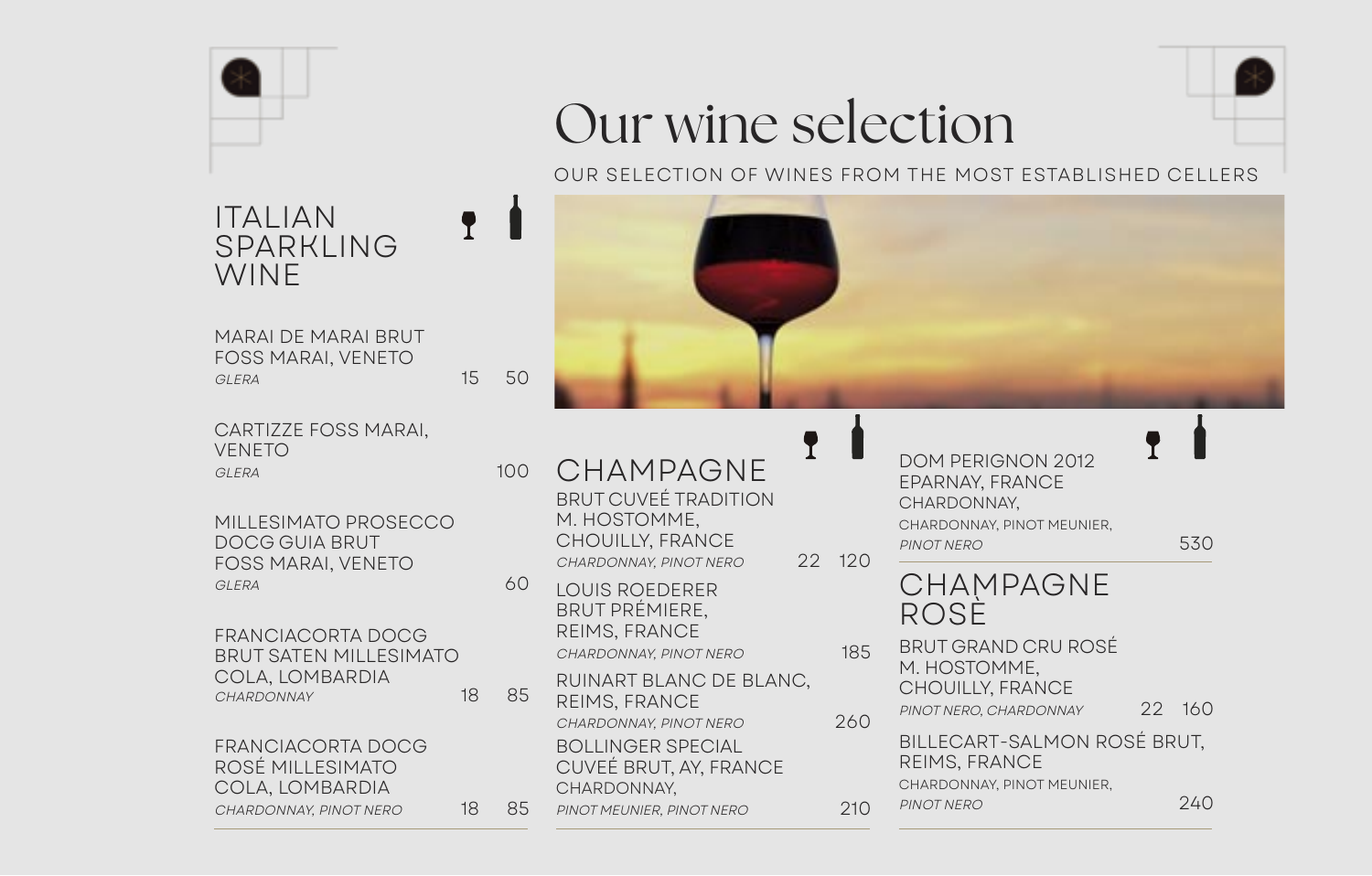### WHITE WINES ľ

| GEWURZTRAMINER                 |    |     |  |
|--------------------------------|----|-----|--|
| ALOIS LAGEDER, ALTO ADIGE      |    |     |  |
| <b>GFWURZTRAMINFR</b>          | 18 | 60  |  |
| CHARDONNAY LANGHE DOC          |    |     |  |
| <b>MASSOLINO, PIEMONTE</b>     |    |     |  |
| CHARDONNAY                     | 18 | 100 |  |
| SAUVIGNON VILLA RUSSIZ, FRIULI |    |     |  |
| <b>SAUVIGNON</b>               |    | 60  |  |
| PINOT GRIGIO FRANZ HAAS,       |    |     |  |
| FRIULI VENEZIA GIULIA          |    |     |  |
| PINOT GRIGIO                   | 15 | 85  |  |
| GAVI DEI GAVI ET. BIANCA       |    |     |  |
| LA SCOLCA, PIEMONTE            |    |     |  |
| <b>CORTESE</b>                 | 15 | 85  |  |



DOCG "COLLE TICCHIO" 2020 CORTE DEI PAPI, LAZIO CESANESE DEL PIGLIO 15 50 CHIANTI CLASSICO DOCG 2019 CARPINETO, TOSCANA SANGIOVESE 15 50 PINOT NERO MADRUZZO IGT 2018 PRAVIS, TRENTINO PINOT NERO 18 70



# ROSÈ WINES

PUNGIROSA RIVERA, PUGLIA BOMBINO NERO 14 40 DESSERT WINES ŗ

MOSCATO DINDARELLO MACULAN, VENETO MOSCATO 20 75

PASSITO DI PANTELLERIA BUKKURAM SOLE D'AGOSTO MARCO DE BARTOLI, SICILIA ZIBIBBO 25 210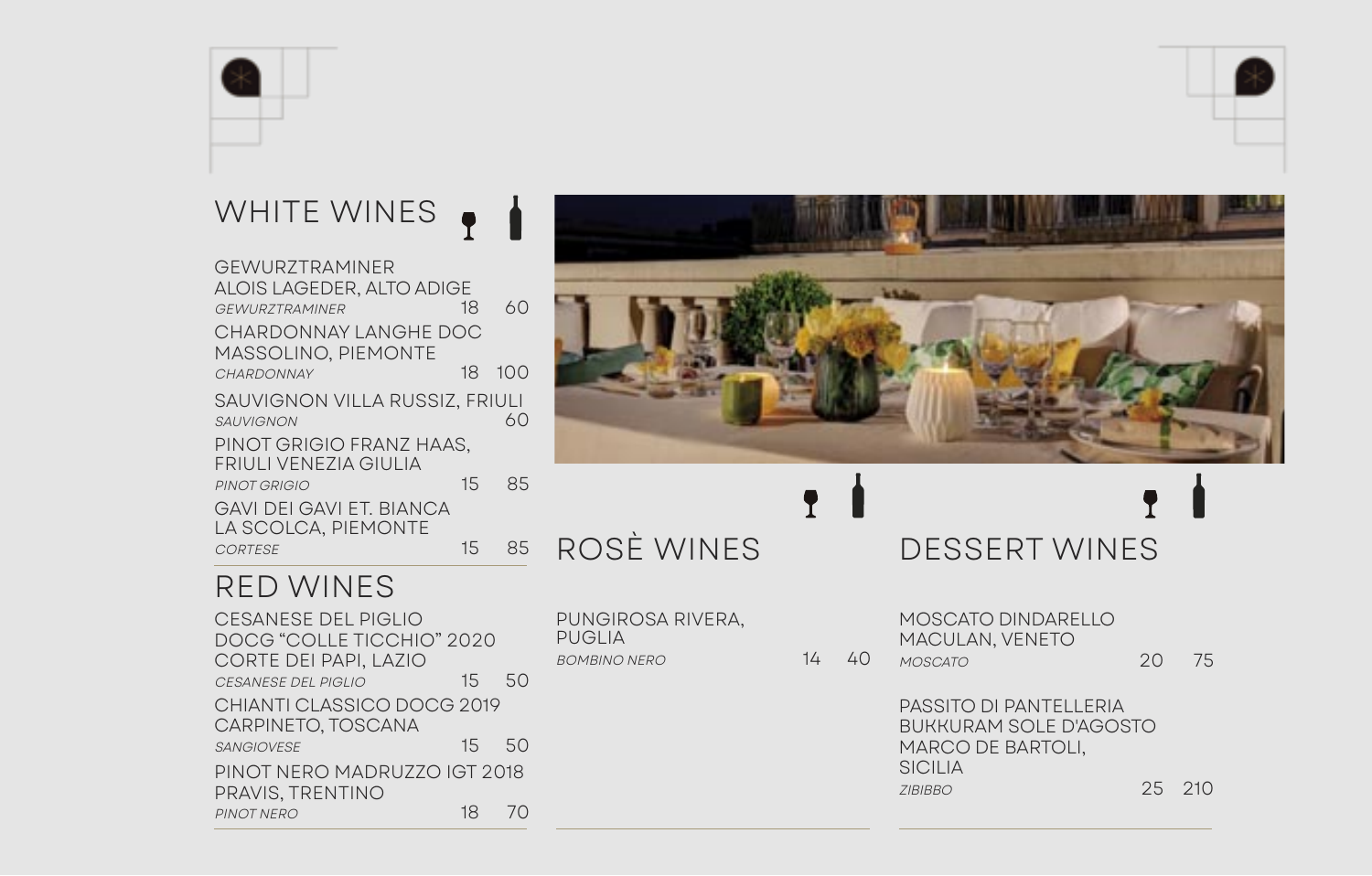

# Cafeteria & Soft Drinks

FOR A COFFEE BREAK OR JUST A SOFT DRINK

## SOFT DRINKS, FRESHLY SQUEEZED JUICES, FRUIT JUICES

| <b>FRUIT JUICE</b>             | 8  |
|--------------------------------|----|
| COCA COLA                      | 8  |
| COCA COLA ZERO SUGAR           | 8  |
| <b>CHINOTTO</b>                | 8  |
| <b>CEDRATA</b>                 | 8  |
| <b>SPRITE</b>                  | 8  |
| <b>FANTA</b>                   | 8  |
| <b>CRODINO</b>                 | 8  |
| <b>FRUIT EXTRACTS</b>          | 12 |
| <b>TOMATO JUICE</b>            | 12 |
| <b>FRESHLY SOUEEZED JUICES</b> | 10 |
| (ORANGE, GRAPEFRUIT)           |    |

## CAFETERIA

| 5   |
|-----|
| 5   |
| 5   |
| 5   |
| 5   |
| 4   |
| 5.5 |
| 5.5 |
|     |



## TEA SELECTION "LA VIA DEL THÈ"

| EARL GREY IMPERIALE                                          | 8      |
|--------------------------------------------------------------|--------|
| <b>FNGLISH BREAKFAST</b>                                     | 8      |
| <b>SPECIAL JASMINE</b>                                       | 8      |
| <b>SPECIAL GUNPOWDER</b>                                     |        |
| GRFFN TFA                                                    | 8      |
| CAMOMILLA                                                    | 8      |
| <b>SWEET RELAX</b>                                           | 8      |
| LIMONE&ZENZERO                                               | 8      |
| TONIC WATER                                                  |        |
| <b>FEVER TREE</b><br>MEDITERANNEAN TONIC<br>FEVER TREE LEMON | 7<br>7 |
| <b>FEVER TREE GINGER</b>                                     | 7      |
|                                                              |        |

## NON-ALCOHOLIC DRINKS

| 8<br>8<br>8 | MOCKTAIL<br>GINGER BEER, GRAPEFRUIT JUICE,<br><b>BASIL, SELTZ</b>          | 14 |
|-------------|----------------------------------------------------------------------------|----|
| 8<br>8      | <b>SUNSET</b><br>LEMON JUICE, GRENADINE SYRUP,<br>ORANGE JUICE, LEMON SODA | 14 |
| 8<br>8      | SINGER<br>ORANGE JUICE, PASSION FRUIT PUREE,<br>LIME JUICE, TONIC          | 14 |
|             | <b>VIRGIN MOJITO</b><br>SUGAR, LIME JUICE,<br>MINT, TONIC                  | 14 |
| 7           |                                                                            |    |
| 7           |                                                                            |    |
|             |                                                                            |    |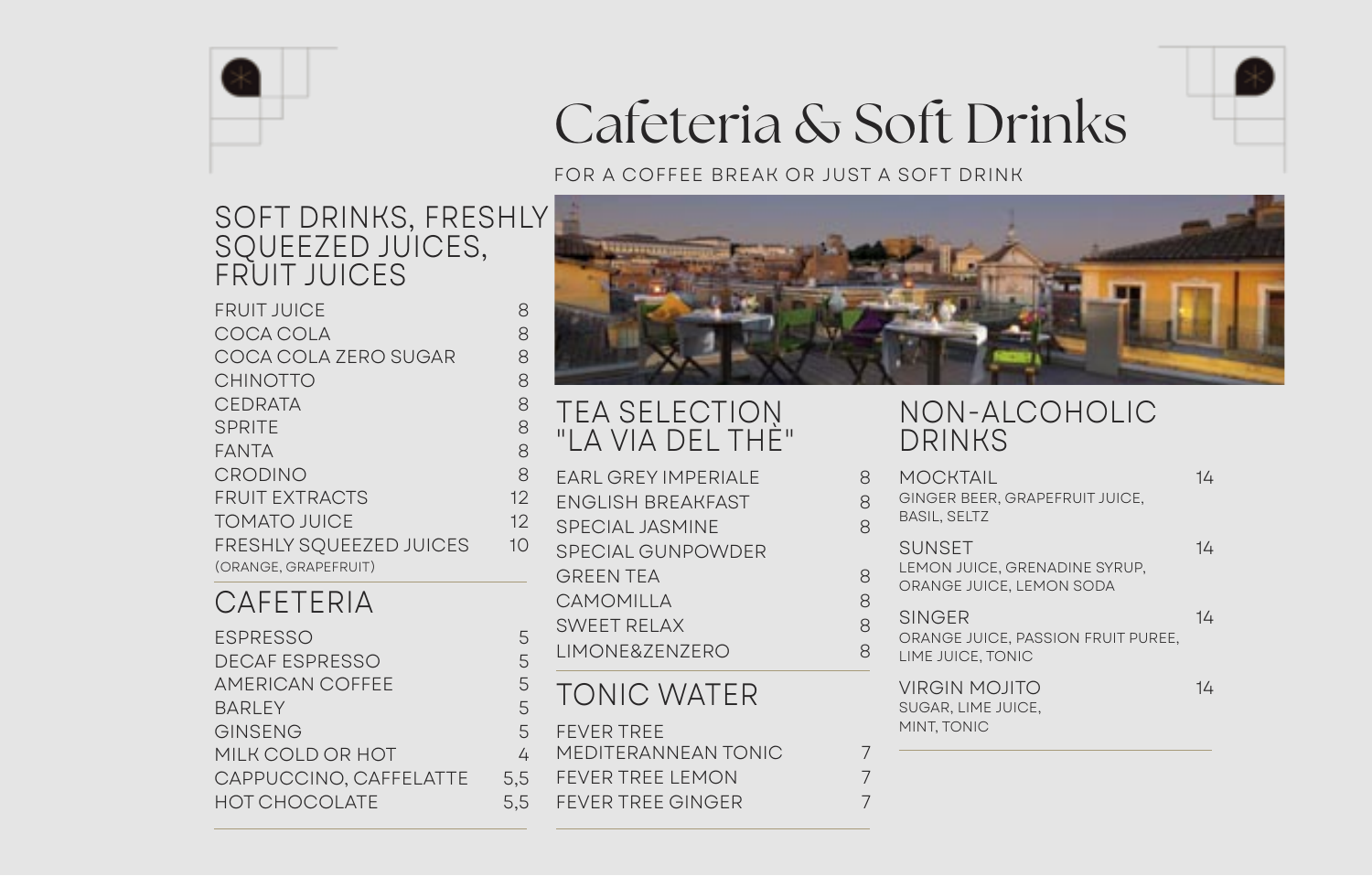

# HUMMUS WITH<br>CRUDITÉS & CORN CHIPS 5

(ALLERGENS: GLUTEN)

BAO BUNS WITH BEEF CARPACCIO AND BARBECUE SAUCE 1 PIECE 5 (ALLERGENS: GLUTEN, MUSTARD)

TOMATO AND MOZZARELLA CHEESE SUPPLÌ 3 PIECES 7

(ALLERGENS: GLUTEN, LACTOSE)

#### MIXED FRIED (SAGE, SEASON VEGETABLES, COURGETTE FLOWERS STUFFED WITH MOZZARELLA CHEESE AND ANCHOVIES) 9

(ALLERGENS: GLUTEN, LACTOSE)

### **CURRY** MEATBALLS 3 PIECES 8

(ALLERGENS: GLUTEN, LACTOSE, EGG)

CLUB SANDWICH 18 TOASTED BREAD, BACON, CHICKEN, HARDBOILED

EGG, TOMATO, SALAD WITH POTATO CHIPS (ALLERGENS: GLUTEN, EGG)



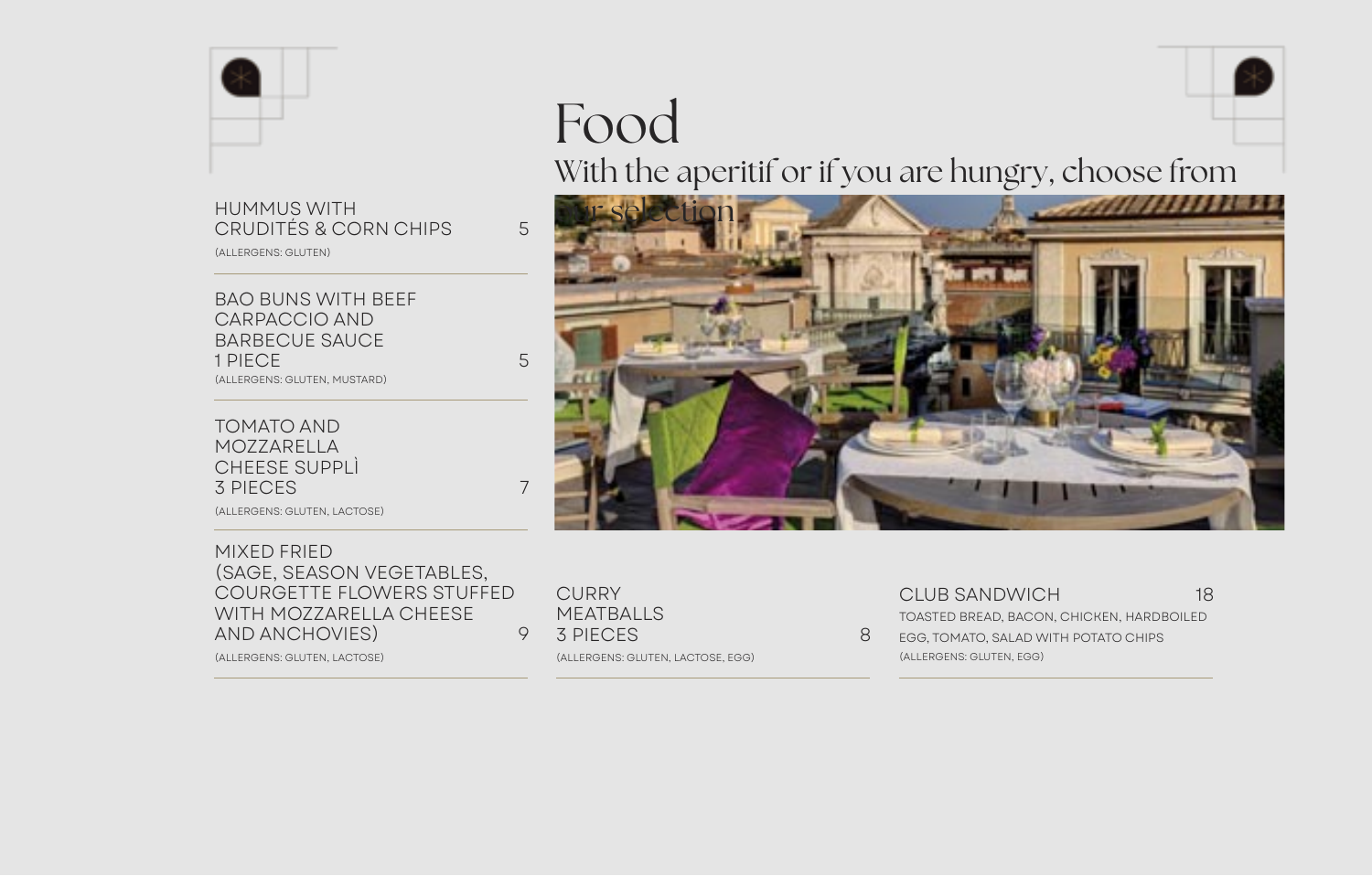

#### SINGER BUN 18

SESAME BUN, 180GR OF BEEF, TOMATO, SALAD WITH POTATO CHIPS (ALLERGENS: GLUTEN,EGG)

SINGER CHEESE BUN 18

SESAME BUN, 180GR OF BEEF, EDAMMER CHEESE, TOMATO, SALAD WITH POTATO CHIPS (ALLERGENS: GLUTEN, EGG, LACTOSE)

HAM AND CHEESE TOAST WITH POTATO CHIPS 16

(ALLERGENS: GLUTEN, LACTOSE)

SALMON, ARUCOLA AND CREAM CHEESE SANDWICH AND POTATO CHIPS 16

(ALLERGENS: GLUTEN, LACTOSE, FISH, EGG)



BRESAOLA CARPACCIO, ARUCOLA AND PARMESAN CHEESE WITH OUR SELECTION OF BREAD 16

(ALLERGENS: LACTOSE)

TOMATO AND BUFFALO'S MILK MOZZARELLA CHEESE WITH OUR SELECTION OF BREAD 16

(ALLERGENS: LACTOSE)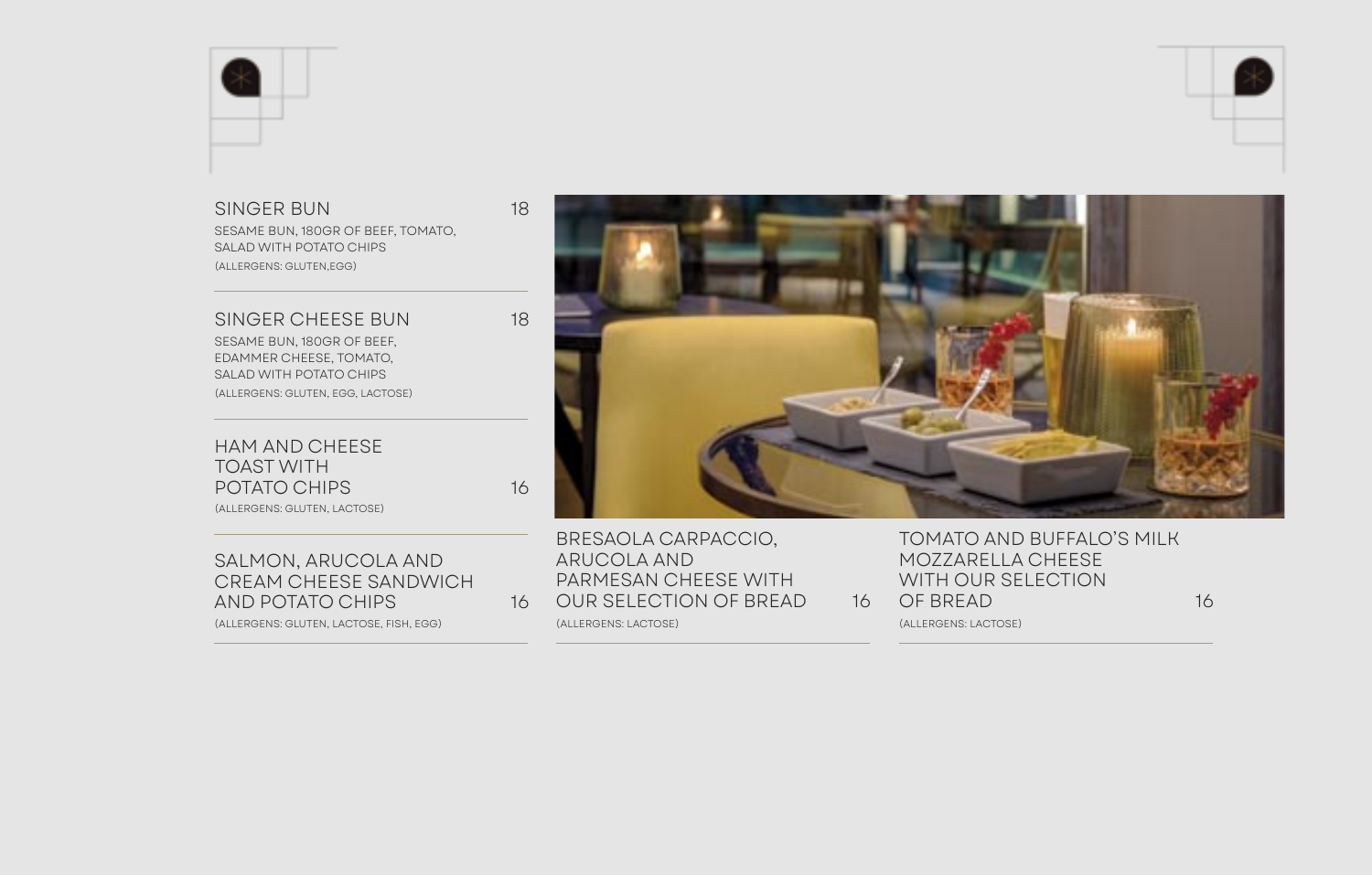



### LIME AND CHERRY JAM PARFAIT 18

(ALLERGENS: LACTOSE, GLUTEN, EGG)

| MERINGAMISÙ | 16 |
|-------------|----|
|             |    |

(ALLERGENS: LACTOSE, GLUTEN, EGG)

WHITE AND DARK CHOCOLATE ON PISTACHIO DACQUOISE AND CARAMEL SAUCE 18

(ALLERGENS: LACTOSE, GLUTEN, SHELL FRUIT, EGG)

SLICED FRESH FRUIT IN SEASON 16